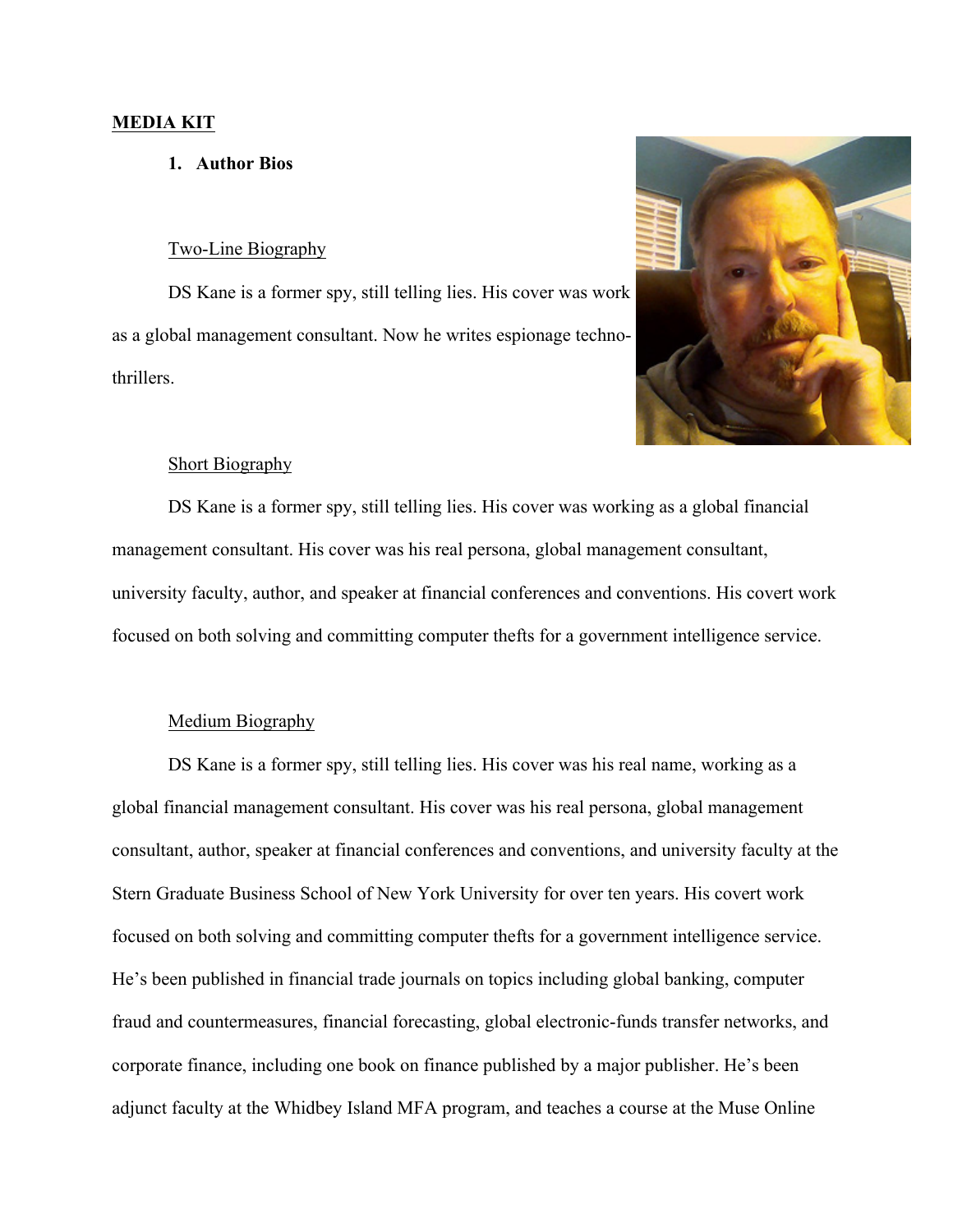Writers Conference entitled Covert Training and Covert Operations for Fiction Writers. He taught one on a similar topic at California libraries, funded by a federal grant. He's presented a thriller-writing course at the Pikes Peak Writers Conference and was a featured speaker at a dinner meeting of the California Writers Club.

#### Long Biography

DS Kane is the name I've chosen to write under. I worked in the field of covert intelligence for over a decade. During that time, my cover was my real name, and I was on the faculty of NYU's Stern Graduate School of Business. I traveled globally for clients including government and military agencies, the largest banks, and Fortune 100 corporations, and while incountry, I did side jobs for our government. One of the banks I investigated housed the banking assets of many of the world's intelligence agencies and secret police forces, including the CIA and NSA. Much of my work product was pure but believable fiction, lies I told, and truths I concealed. Secrets that—if revealed—might have gotten me killed. When my cover got blown, I fled the field and moved 3,000 miles.

Now, I'm a former spy, still writing fiction. Through my novels, I expose the way intelligence agencies craft fiction for sale to sway their countries and manipulate their national policy, driving countries into dangerous conflicts.

I've been published under my real name many times in financial trade journals on topics including global banking, computer fraud and countermeasures, financial forecasting, global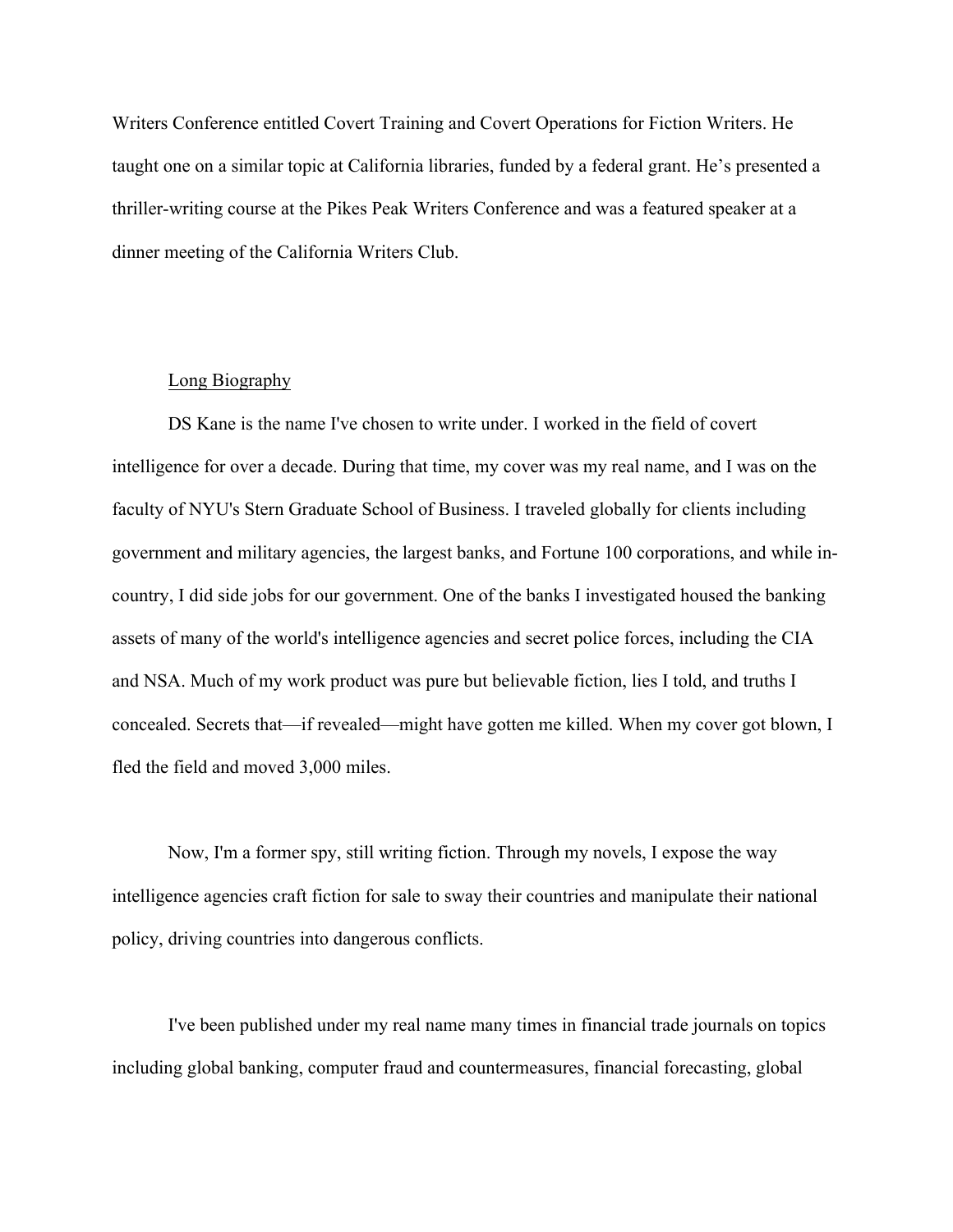electronic-funds transfer networks, and corporate finance, including one book on finance published by a major publisher. I've been a featured speaker at financial conferences and conventions. My children's book, A Teenager's Guide to Money, Banking and Finance, was published in 1987 by Simon & Schuster. I was once the CEO of an ebook publishing company.

I've been adjunct faculty at the Whidbey Island MFA program, and also teach a course at the Muse Online Writers Conference entitled Covert Training and Covert Operations for Fiction Writers, and taught one on a similar topic at California libraries, funded by a federal grant. I've taught a thriller-writing course at the Pikes Peak Writers Conference and was a featured speaker at a dinner meeting of the California Writers Club. I taught finance at the Stern Graduate Business School of New York University for over ten years, and am one of the co-founders of ActFourWriters.com, a unique email-based novelists' critique group.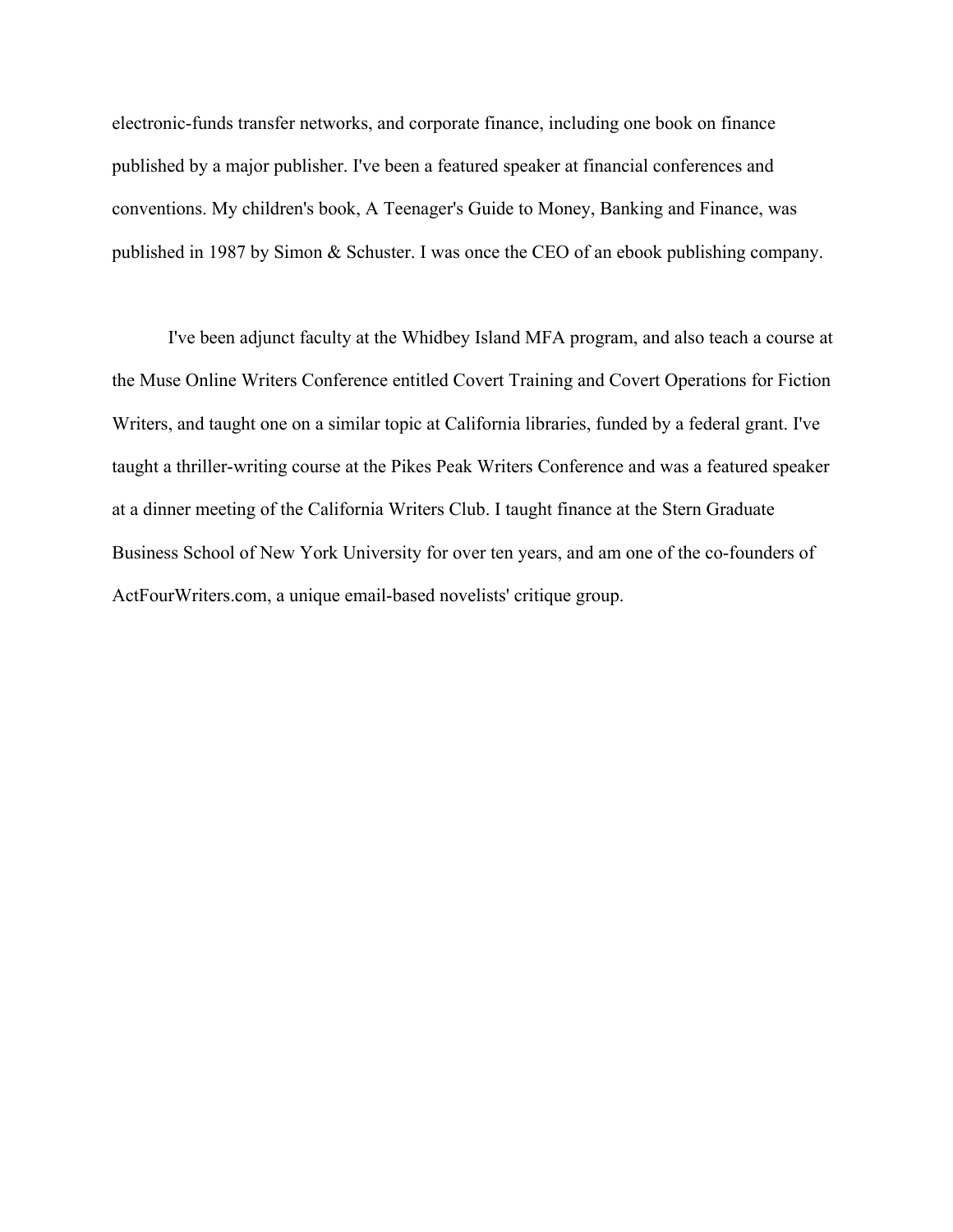#### **2. Press Release**

The Swiftshadow Group, Inc. DS Kane, author dskane@dskane.com http://dskane.com

**Three espionage techno-thrillers in less than two months; first is called** *Bloodridge Ambitious author of espionage techno-thrillers offers complete summer reading programme*

Salinas, CA, June 14, 2014

Publishing the first three titles in an espionage techno-thriller series in less than seven weeks is, in itself, a new twist for an author, but that's exactly what DS Kane is doing.

"Since it is a series, readers can go from book-to-book without having to wait to see what happens next," said the author. "The first is *Bloodridge*. The series consists of many more books, but this way, a reader can get more than just the teaser book that introduces the characters and their challenges. For years, I've been blogging about the corrosive atmosphere in not only our government but also in our intelligence services. That was all truth, at http://dskane.com But here in these books, I can portray it in depth, albeit as fiction."

The first book in the series, being released on June 14, 2014, *Bloodridge*, is about a false flag operation conducted by the Mossad, when they discover that a terrorist group has bought a cold war submarine from the Russian Mafiya in Vladivostok. We follow John Sommers as he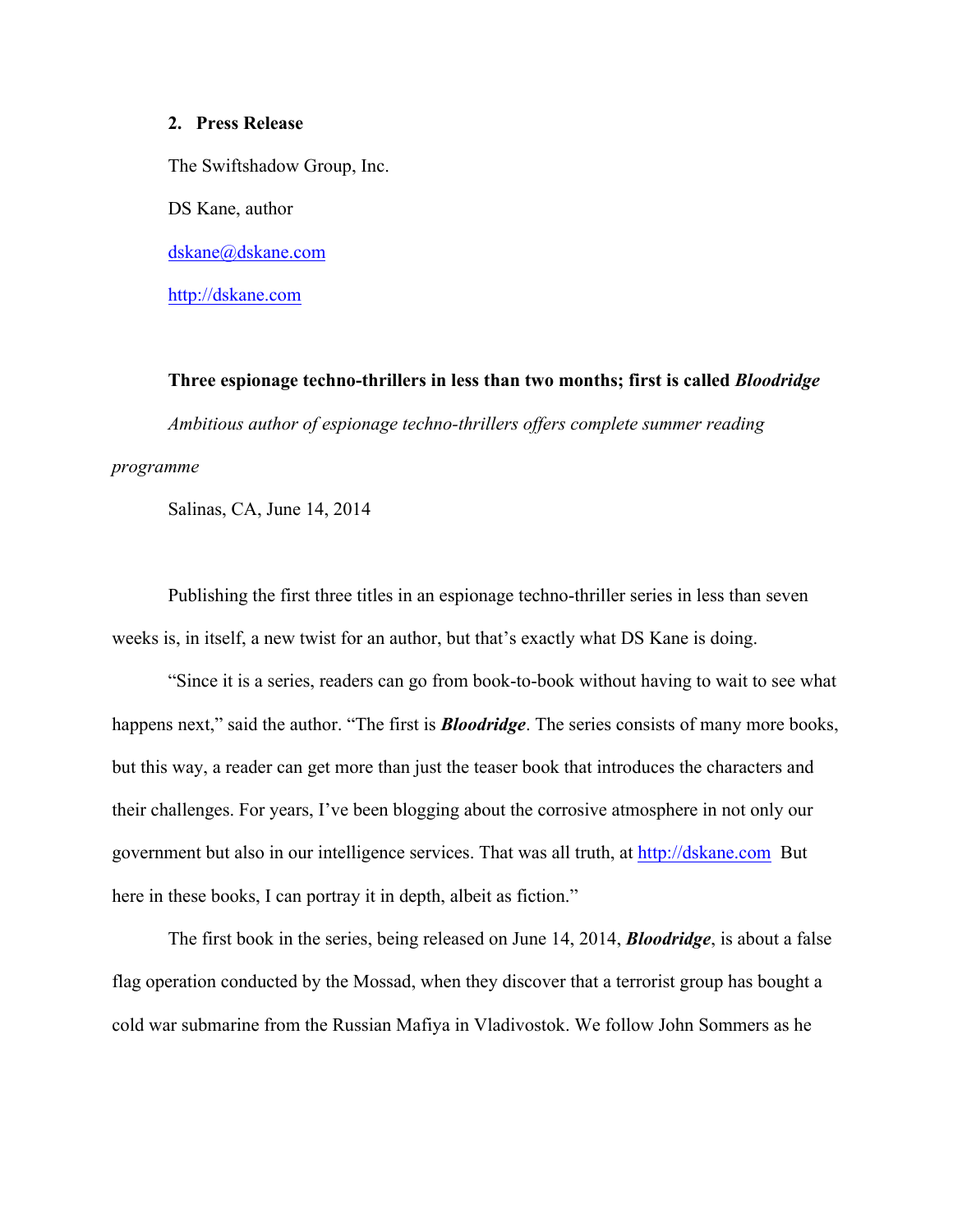comes to grip with the grief of losing his fiancé to a terror bombing in Tel Aviv and is ripe for recruitment by the Mossad.

Review Copies are available. Contact the author, at  $dslane@dskane.com$ , and state your own contact information, and where you intend to post your review.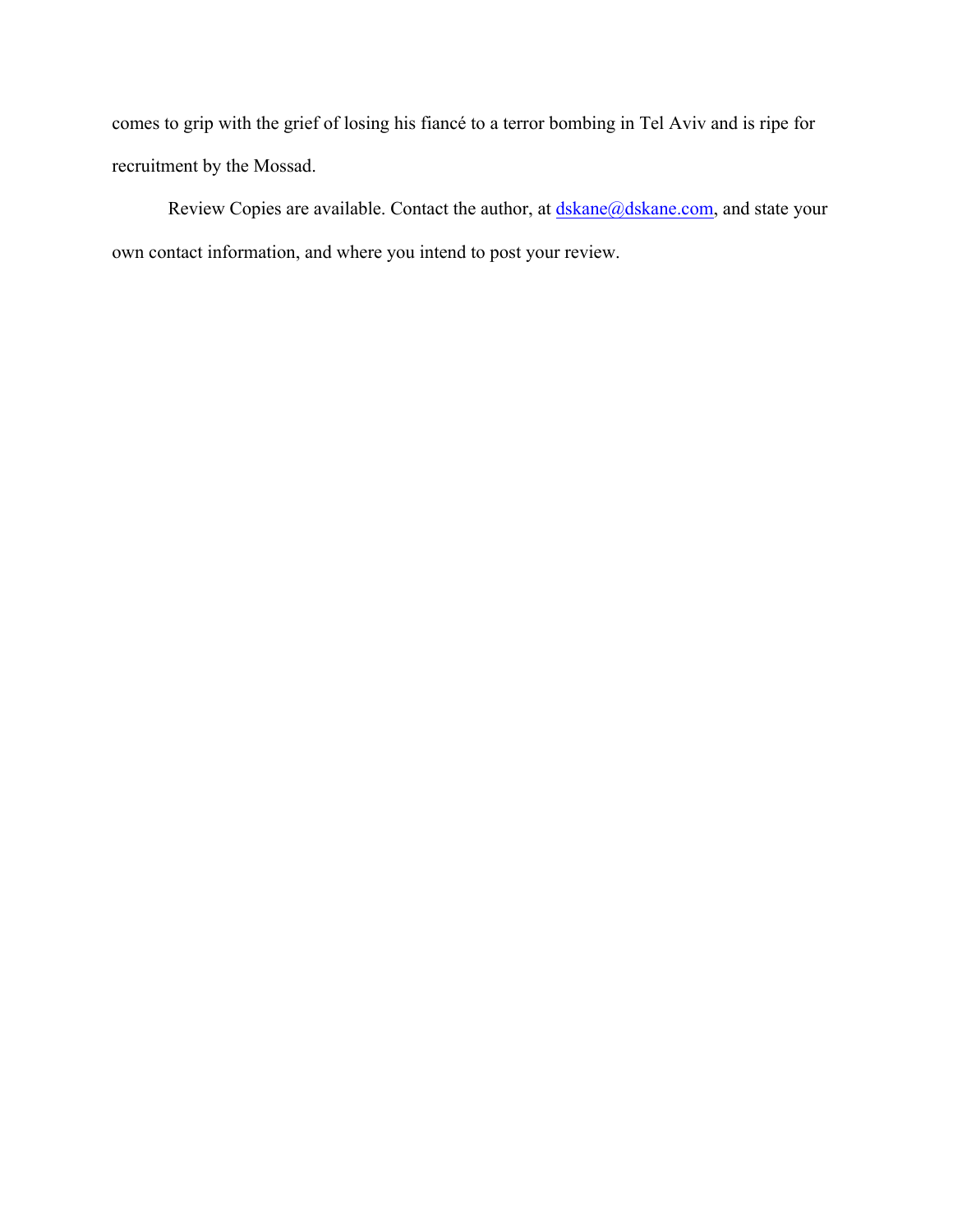#### **3. Book Synopsis**

The night Jon Sommers finds out his fiancé Lisa Gabriel has died in a terrorist bomb attack, he is visited by spymaster, Yigdal Ben-Levy, who tells him that Lisa was not a fellow graduate student but a Mossad spy sent to bring him to Israel. Ben-Levy also tells him that the death of his parents was no accident and persuades Sommers to join Mossad to seek justice for Lisa's killer.

Shortly after training, Sommers sees his entire team decimated by the bomb maker, Tariq Houmaz, who killed Lisa. Only Jon escapes the massacre, haunted by the voice of his dead



lover. As he leaves the scene, he is captured, threatened and turned by MI-6 into a double agent. When his Mossad handler, Ben-Levy learns all this, he wants Jon dead.

To redeem himself, Jon infiltrates the Bank of Trade for MI-6 and finds intel nested within their records, indicating the bomb maker has plans to purchase two nuclear submarines from the Russian mafiya in Vladivostok and use their ICBMs to incinerate Israel. But, a US intelligence operative, Bob Gault, finds him and sets him up for the bomb maker.

Jon's only hope to save Israel and himself is to find a way to get the intel to his former Mossad handler, Ben-Levy. To do that, he'll need a new team, one he can trust with his life. He recruits an expert hacker, William Wing, in Hong Kong, and a former IDF major, Avram Shimmel, for a desperate mission.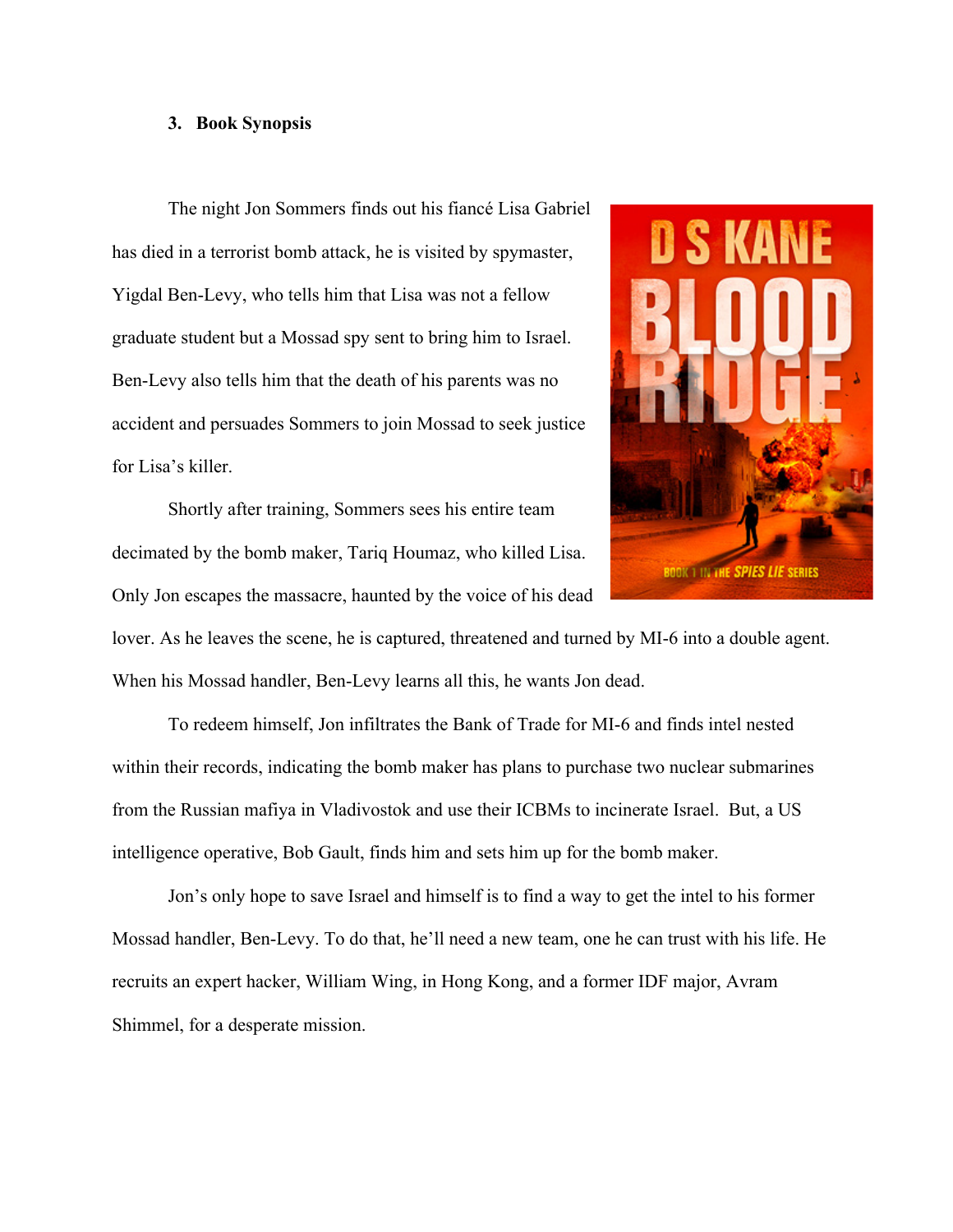The plan is to steal the subs and sail them to Israel after Houmaz pays for them. They will also have to deal with Houmaz, who awaits them with his own assassination team in Muscat, Oman. Jon's plan has a low probability outcome. When he finds out about Mossad's secret mission to close down the Russian Mafiya, he wonders, will his knowledge be enough leverage to bend the Mossad? And, will he survive to use it? Can he bring justice to Lisa's murderer and cast her ghost from him, or will millions of lives be lost?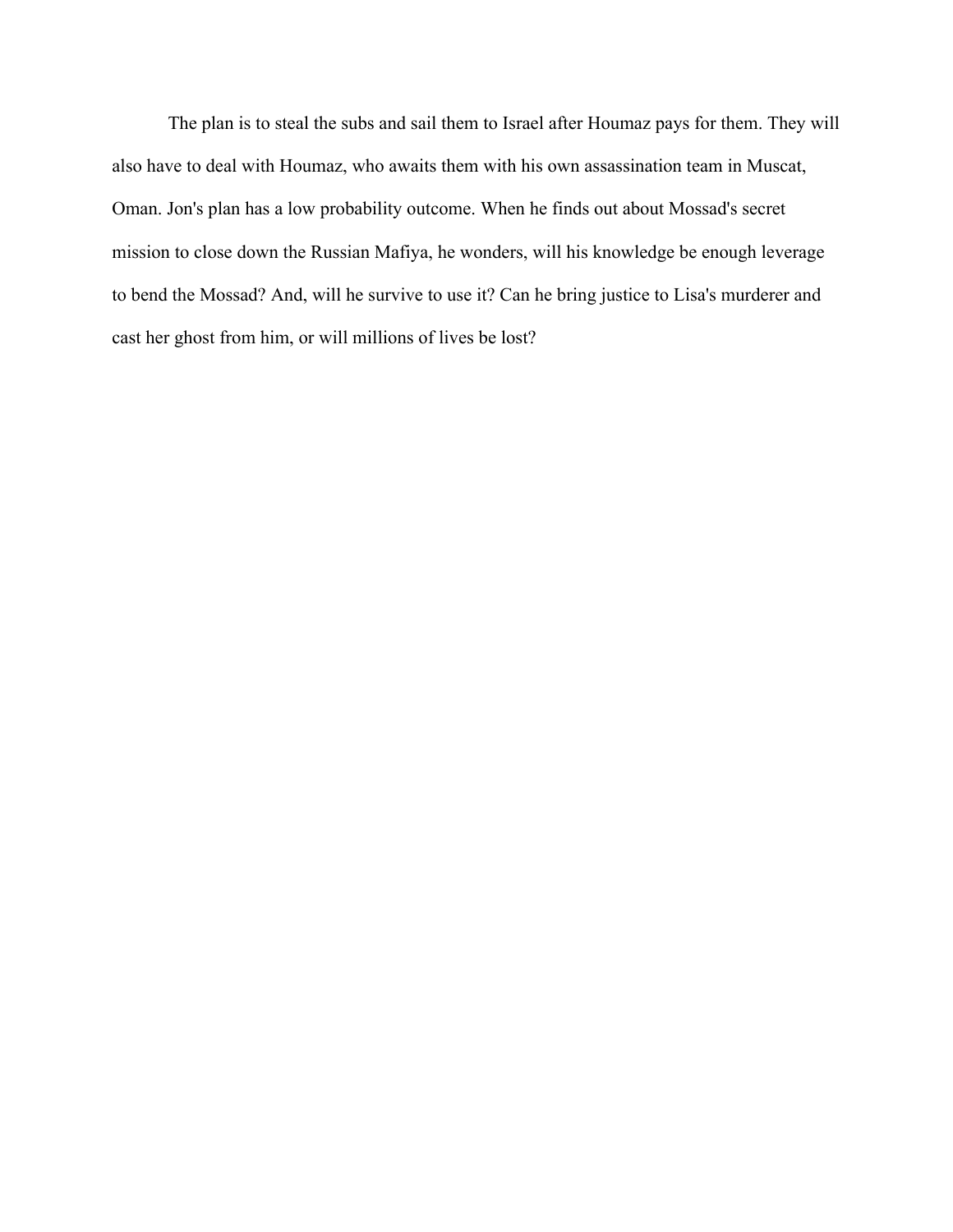#### **4. Chapter Excerpt**

Tariq Houmaz hurried down 86th Street toward Broadway, glancing over his shoulder from time to time. The day ebbed cooler and it felt good to walk. Restaurant aromas seeped through the humid air and muted pinks and blues filled the sky at dusk. The streets were crowded with people seeking a place to eat. It was the perfect time of day for him to avoid detection.

The safe house was three blocks south, next door to a Chinese restaurant. Incessant traffic noise blared, making it more difficult for him to detect the coverts he'd noticed before. He thought, counter-surveillance is a two-way street.

The envelope in the right-inside pocket of his brown-tweed sport jacket contained fundstransfer forms and a list of the bank codes he'd obtained earlier that day at Bank of Trade. Tomorrow, he'd return the forms and send his money on its way to the Vladivostok branch of the Bank of Trade. In four days he'd meet up with the cash in Vladivostok. What a pisshole of a city. He'd make his stay as short as possible.

The left-inside pocket of his jacket contained a snubnose Heckler  $\&$  Koch and the outside pocket contained an extra clip, both purchased from a gun dealer known for supplying local gangbangers and pushers in East Harlem.

His eyes sparked in anger with the memory of the day his father had changed everything, taking him from a well-to-do college student to a penniless beggar. A time so long ago when he'd studied to become a petrochemical engineer. All he'd wanted then was to work for his father at ArabOil Corporation headquartered in Riyadh. But the "accident" at the refinery where he'd apprenticed had left him without his family.

He knew for a fact it had been no accident. He'd hidden in a lifeboat and watched, peeking from under its canvas cover as Navy SEALs destroyed the refinery's rig, trying to eliminate someone the United States thought might be a terrorist conduit. "Collateral damage," the American diplomats claimed. They'd murdered thirty-seven innocent men and women. No one told him if the terrorist they were hunting had been executed or had escaped. Or even if there had been any terrorist.

But Houmaz's father hadn't believed him. The old man blamed him. Disowned him. His father insisted that Tariq should have fought the invaders instead of hiding until the fighters had finished their work and left the rig.

Without a home, and separated from his brothers and his father, he'd drifted until the obvious occurred to him. He wouldn't run ArabOil. But there were other uses for an engineer's skills.

As dusk deepened, the rosy sky lit 84th street. He walked from shade to shade, avoiding anyone out for an evening stroll. A cooling breeze rolled down the street, blowing his hair and clothes. It felt good. He turned off Broadway onto 83rd Street.

After doubling back twice to ensure he wasn't being followed, he saw someone he'd seen before. Before he saw the face, it was the clothes that drew him. Then he noticed a few more of them. All wore college tee-shirts, but they seemed a bit old for college.

Their heads twisted from side to side, scanning the alleyways they passed. That kind of behavior was a signal that he was being surveilled by trained operatives. Were they armed? Of course they are. He wondered if the tee-shirts were treated with Liquid Armor. Of course they are. They walked close enough to be a group. Five of them, including a woman. And then he saw the face of the man who'd been following him earlier today. Definite trouble.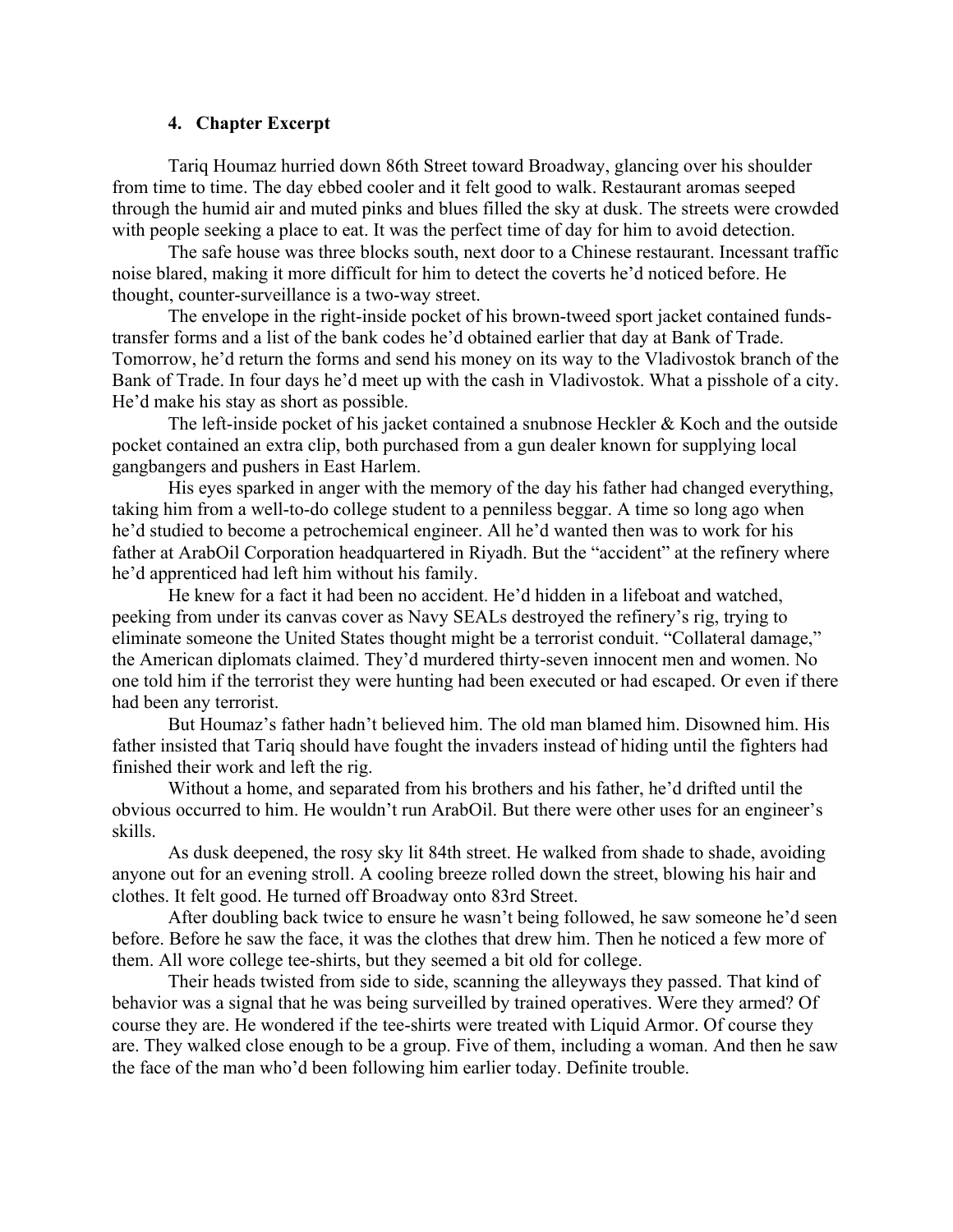As the sky faded into darkness, Houmaz sought refuge, a place where he'd have a line-ofsight advantage with no choke point. He entered a West End restaurant, the Sichuan Gourmet.

He scanned the restaurant's large room and walked to the back exit. Here, he turned and faced the entrance. Fear spiked in him. He smiled. Love that feeling.

Two males neared the entrance; one was the man who he'd seen before. He pulled his cell phone from his pocket, wondering if the safe house was close enough to send him backup or an exfiltration team. The call on his cell took a few seconds.

The aroma of Asian cooking was at odds with his expectation of the blood and cordite odors soon to follow.

By now, some must have positioned themselves down the street and others by the rear exit to the alleyway.

He drew his gun. I won't get out of this unless it is Allah's will. The clip was full. Thirteen rounds. Every shot will have to be a headshot.

Yakov cursed in Hebrew. "Our plan just changed. No way to do anything silently. He knows we're here. No way to get him to come out. We'll have to go in. Try to wound him so we can still complete his interrogation."

Jon didn't need mathematics to know this was even more desperate and crazy than a public beach burial. Their van was parked several blocks away and Jon hadn't any idea how they could carry a wounded captive so far. He was sure shots fired in an upscale residential neighborhood would attract swift police attention. He even doubted they could execute Houmaz without having a dozen witnesses make their descriptions public. "Are you sure this is a good idea? Mother said to keep the operation quiet."

Yakov's rage sat on his face, bright red, and his fists clenched. "My operation. You follow my orders. Jon and Axel, cover the rear exit until I tell you to enter. Then, go in with a shooter's stance. Shimon and I will enter from the front. Rimora, backstop the operation. The alleyway across the street. Go now."

Jon's pounding heartbeat pinned him near the wall. He stood in the alleyway with Axel, adjacent the rear exit of the restaurant. His palms were sweaty and his head was filled with anticipation of revenge for Lisa's murder.

They used a large garbage bin as cover, and the overpowering stench of rotting food drove Jon to move as soon as possible. He heard Yakov's voice in his ear bud. "Status?"

Jon replied. "Axel and I are outside the back exit. When can we send him to a better world?" He kept his voice as cool as ice.

Jon could see across the street to the alleyway where Rimora stood in the shadow of a building. Her role was the safety in case something went wrong and Houmaz managed to get by the four in the assassination squad.

Jon clenched his eyes shut for just a second. This was his first black op. His first time killing a person. He and Yakov were the only trained assassins in the team. The bodel and the sayan were skilled at shooting a handgun, but, probably hadn't killed before. And neither have I.

What if I fail? Will I be reunited with Lisa, or will my body lie cold and alone for eternity? He felt her voice, urging him, Kill him, Jon. For me.

He took a deep breath as Yakov's voice whispered through his ear bud. "On my signal. Go, go, go."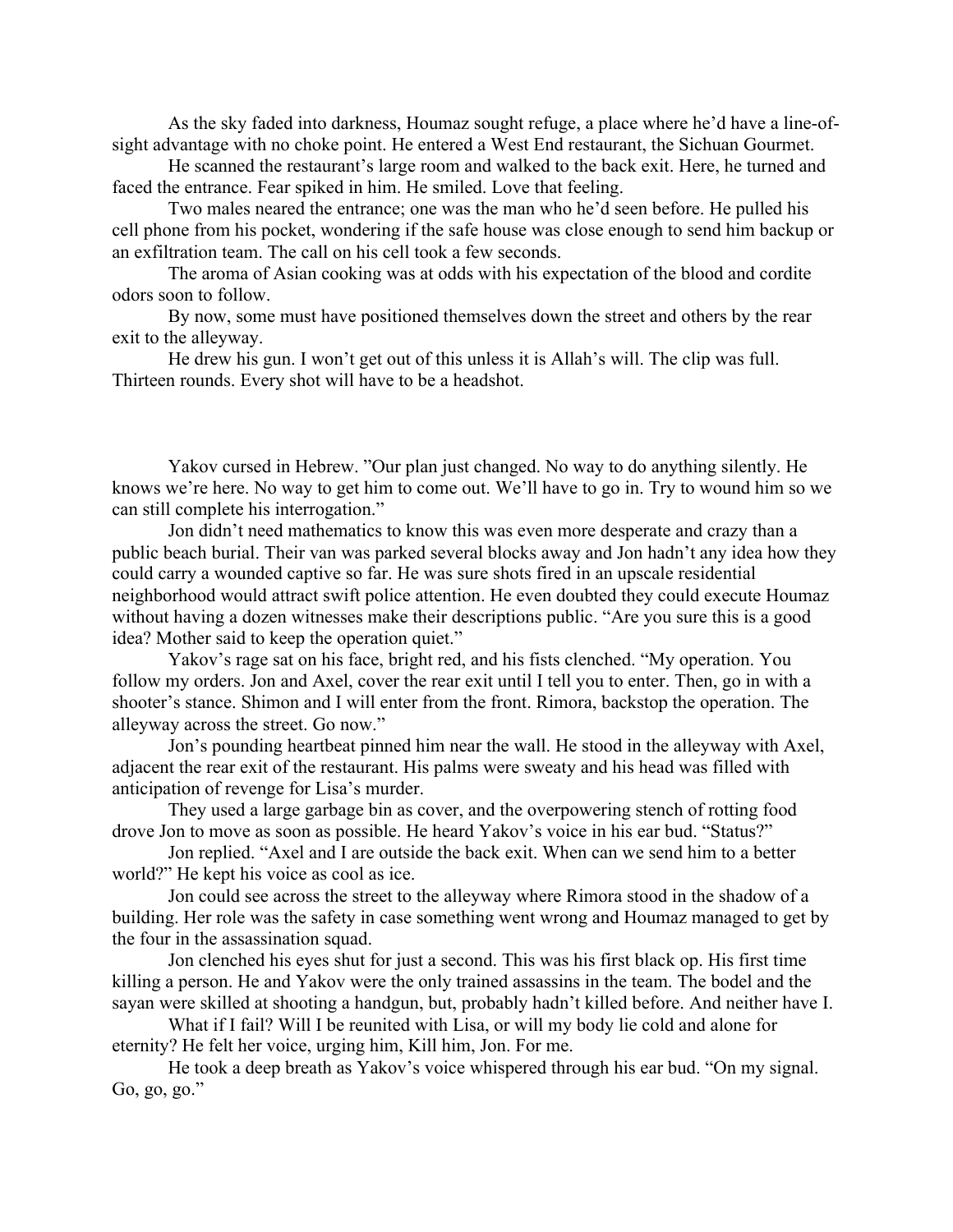As he stepped into the rear of the restaurant, the world appeared to move in slow motion. Two steps in, he saw Houmaz leave the cover of the men's room doorway, aim and fire a single shot.

The back of Axel's head exploded, raining blood and brain on Jon's face. Blinded, Jon overturned an empty table near the exit and crouched behind it. Mathematics told him he hadn't a chance of surviving. He could hear Lisa's voice babbling in his head. Fear froze him for several seconds. He felt his heartbeat pounding in his chest, heard his breathing, and felt a wall of terror close on him.

Two shots splintered the wood of the overturned table, pulling Jon back to his mission. He used his forearm and hand to wipe the blood from his face, while conjuring a set of alternatives. Move right or left?

Rising, he bolted left as he glanced at the place where he'd heard the sound of Houmaz's gun seconds before. No one was there. Jon sprinted toward the men's room. He held his Beretta in a two-handed grip, ignoring the few screaming occupants. Several pulled out their cell phones. He knew they were calling 911.

The men's room was empty. Then he heard three more rounds explode from the entrance of the restaurant. He sprinted from the bathroom and through the front door, onto the sidewalk. He found them Yakov and Shimon there, lying face down, the backs of their heads bloody. The medijector rolled away from Yakov's body. Jon realized that while he had been checking the men's room, Houmaz must have exited the back. He must have run through the alleyway and looped around to surprise Yakov and Shimon from behind at the front of the restaurant.

Houmaz had disappeared.

"Shit," Had the bomb-maker returned to the back of the restaurant? Jon ran through the alleyway along the side of the restaurant. Empty. He headed back toward the street again.

Many people were running away, some shouting and screaming. He saw a black van screech to a stop. Houmaz jumped in through the back door. Jon had no shot. He slammed his fist into the building wall.

Now he heard distant sirens closing. He looked around. Those who had been there were either gone now or running away. The adrenaline surging through him had narrowed his focus, and he felt the high it gave him. Seconds remained before the police arrived.

Shaking his head to clear it, Jon took off his bloody jacket and dropped it in a trashcan at the edge of the alleyway. He walked away from the restaurant, down the street, looking for Rimora. Jon kept his eyes focused ahead, walking with deliberation as two police cars sped past, their lights glowing, stopping where his team lay dead. He took out his cell phone and dialed Rimora's number. No answer. But he could hear its nearby ringing and followed the sound.

She lay amidst trash in one of the alleyways across the street from the restaurant, shot in the chest, her breathing shallow. If the Liquid Armor had failed, the shot had to have come pointblank. Jon eyed the distance from the restaurant and back to where the van had been.

No, Houmaz couldn't have done this. It was too far for him to run, shoot her, and return to where the black van had picked him up. So he must have allies somewhere. Wary that he was still a target, he cupped her head and studied her wound. He was sure it was a fatal shot; blood spurted from above her breast, just below her collarbone in rhythm to her heartbeat. She was hyperventilating and her face was going gray.

There would be no way to get her to a hospital before she died. He knew she knew it. "Who shot you?"

Her lips moved as if she was talking, but he could hear nothing.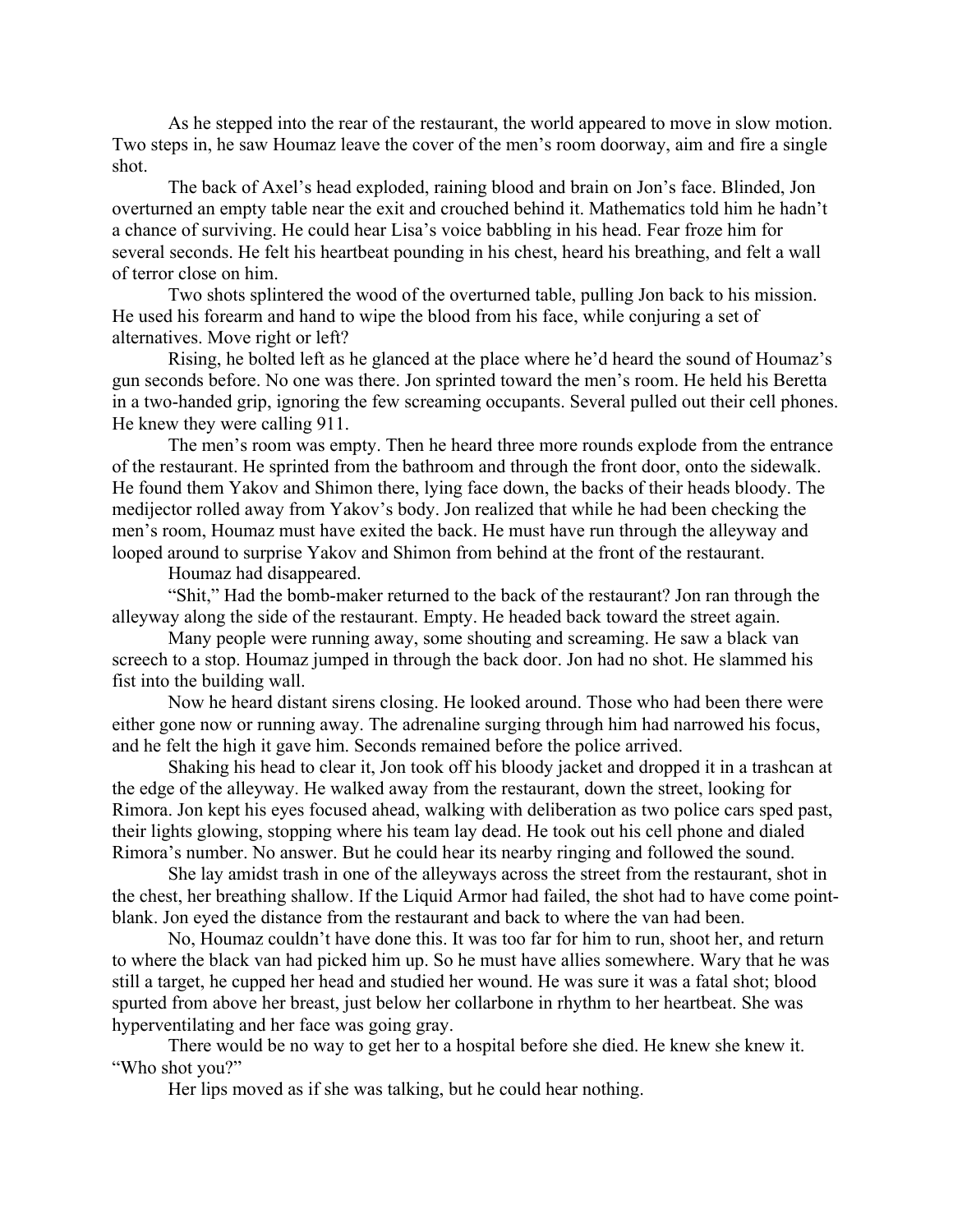He picked up her cell and dialed 911, reporting her condition and location. It should take less than three minutes until an ambulance arrived, and by then he'd have to be far away. He forced himself to stay calm and focused. It wasn't working well. "Rimora, try again. Who shot you?"

She pulled his head to her mouth and managed to whisper a single word: "Bloodridge." A trickle of red dripped from her slack mouth. Her head fell back and her eyes began to glaze.

His team had failed. There was a heavy weight on his heart, the responsibility for all their deaths. It had all happened so fast. No time to think, no time to calculate, no data for projections. He realized mathematics was truly useless.

Lisa, love, I've failed you. Tears mixed with rage, clouding his vision. He got up and ran from the alleyway.

How could one man have decimated his entire team? Where had Houmaz gone? Who had helped him? What would he tell Mother?

And, what the hell was Bloodridge?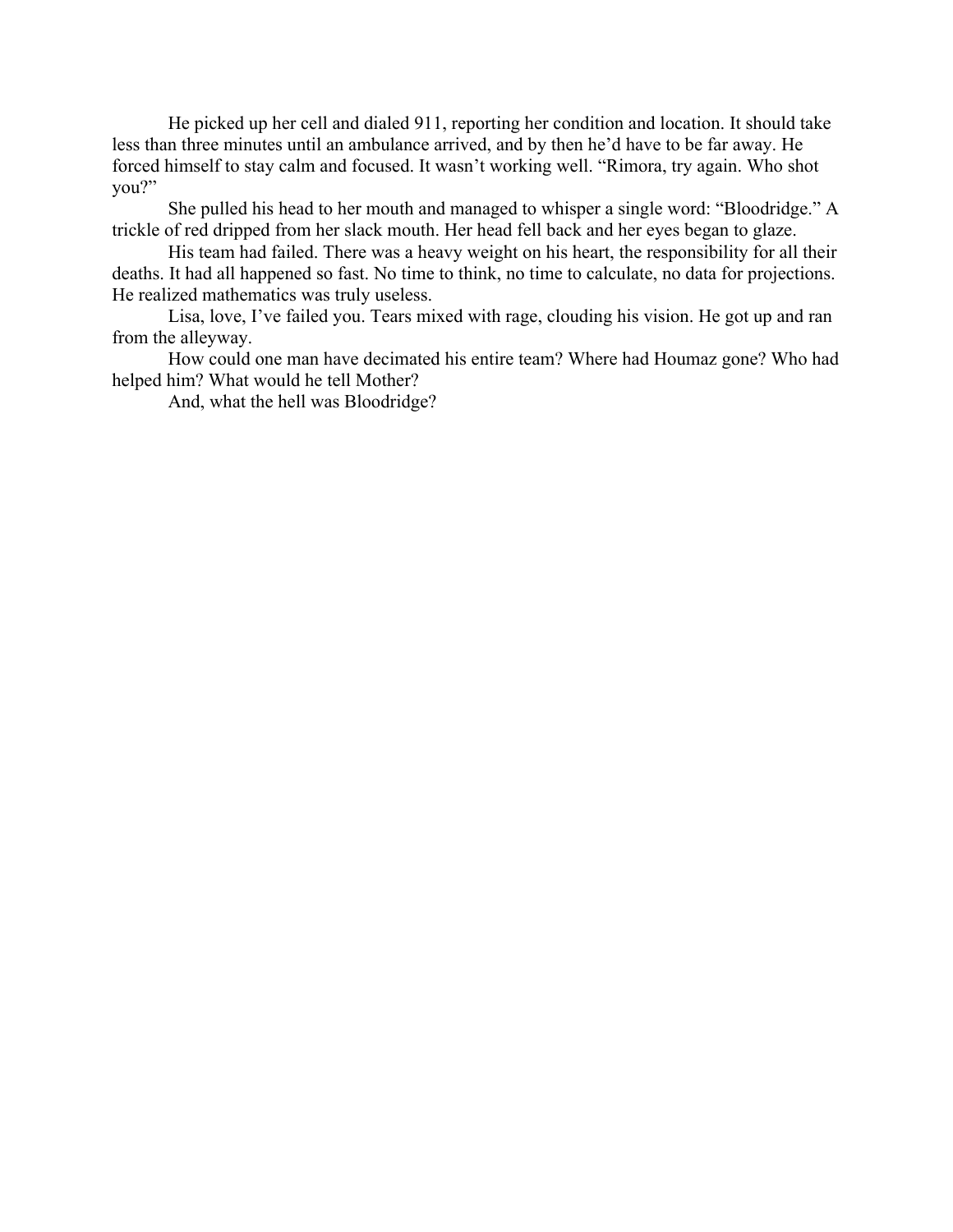#### **5. Sample Interview Questions**

Q: What's a day in your life look like?

A: I'm up every day a bit after 8 a.m. and by 8:30 I'm at my desk. Some days I spend most of the day writing, some days researching (locations, weapons, news I can use), some days critiquing manuscripts of other writers, and some days, editing my own manuscripts. I'm off for lunch for about an hour, then back at my desk until just before 5:30 p.m. From 5:30 to 6 I watch the evening news and then enter into my notebook ideas from the news that might make a good plot point for my next manuscript. I work almost every day, except when Andrea has me entangled in some social appointment or one of us has a doctor's appointment. Even when we travel, I'll be in the car or seated on a jet with my notebook computer on my lap.

#### Q: Where do you get ideas for your stories?

A: Most of my stories come from the news. Those that don't come from things I hear from my friends in the military, hackers, and, very rarely, my own imagination. When I find something I think is compelling, I first ask, "What could go wrong?" And if what can go awry is big and bad enough for an entire book, I'm good to go. If it's not that self-sustaining but really entertaining, then it's a side item, a sub-plot. Sometimes it takes months before I find something useful.

Q: Why are you self-publishing?

A: My literary agent, Nancy Ellis, tried to sell my manuscripts for several years, and a few publishers were interested, but no one closed a deal. Reasons were that the industry is now as tight as a drum and nothing seems to please them. One publisher told Nancy, "There have been too many novels published on China's intelligence service, so we're going to pass." Another said, "His writing is great and the story is great, but the marketing people can't do it right now. Try us next year with the same manuscript." And, my film agent said, "It would make a great series, not a movie, but I'll have to wait to see a book in print before I can sell the film rights." So, that's what I'm doing now. Over 25% of the best-sellers on Amazon are self-published.

Q: What will you work on next?

A: The first three books in the "Spies Lie" series, Bloodridge, DeathByte, and Swiftshadow, are being released this summer. The next two, GrayNet and Baksheesh will be released during the early summer of 2015, and the two that follow, ProxyWar and one I haven't named yet will be released in 2016. ProxyWay is a rough draft right now, and the one I haven't named yet isn't written yet, but it will take place in Shanghai and William Wing will be the protagonist.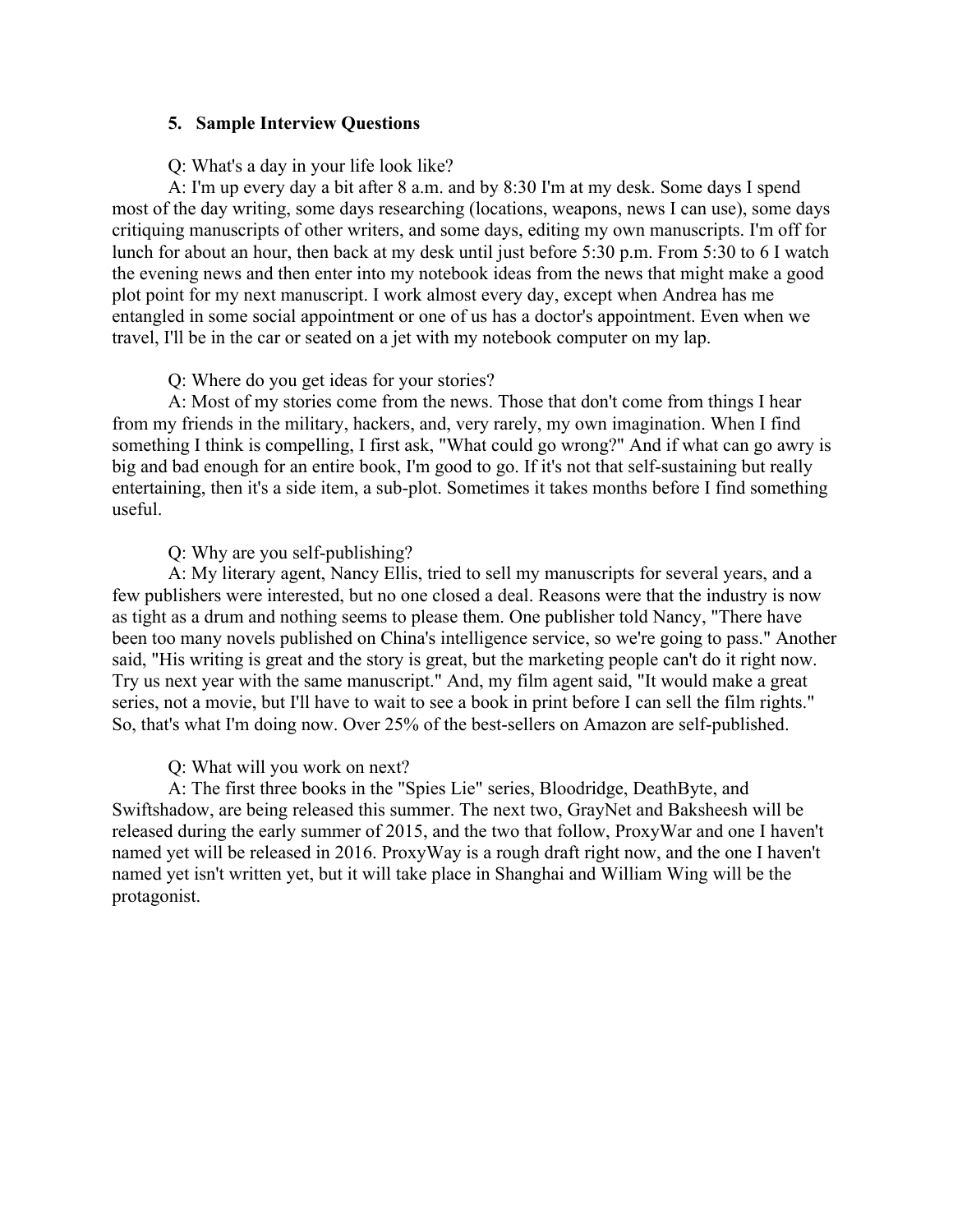# **6. Book Review Excerpts**

(Available upon request)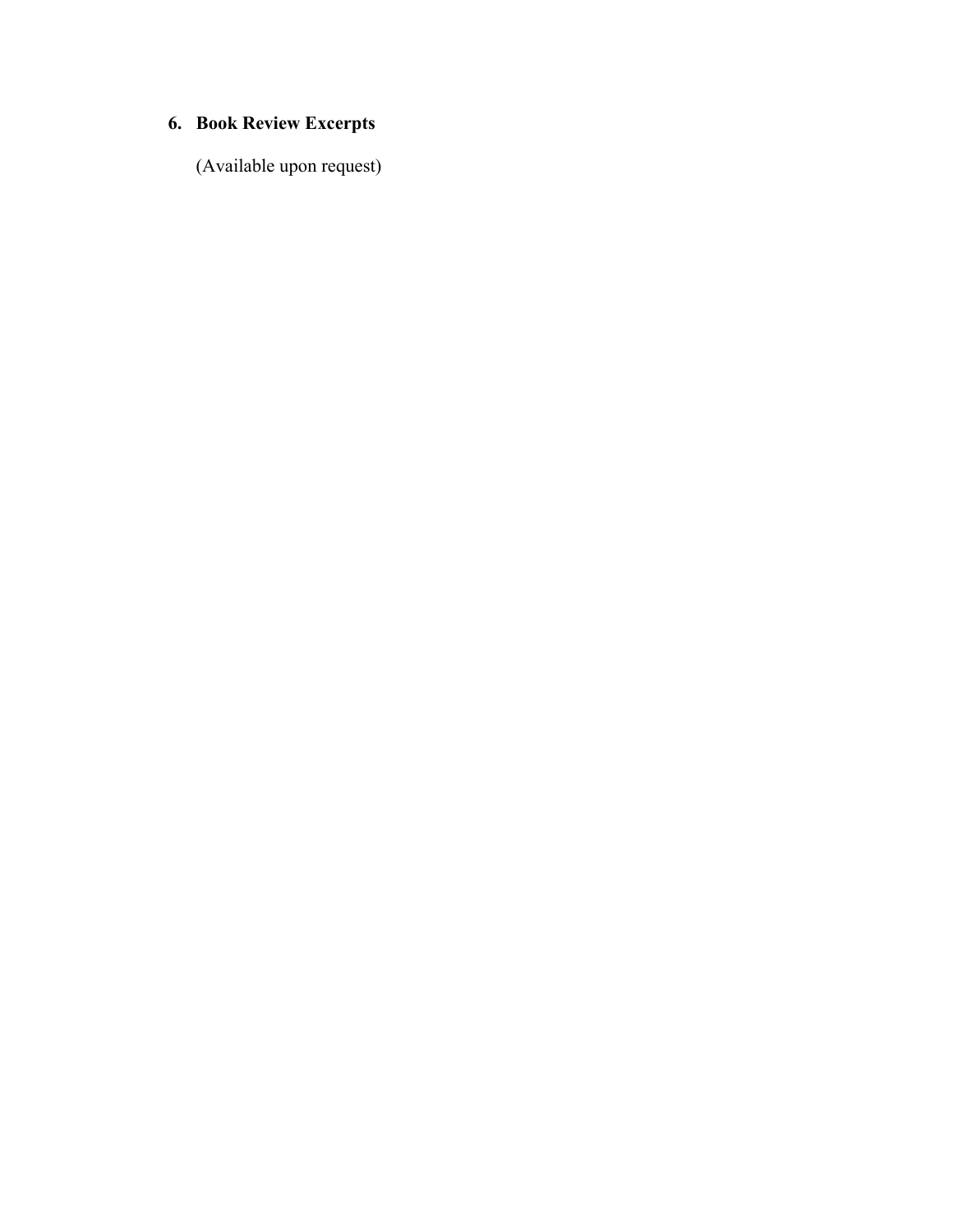# **7. Contact Information Sheet**

DS Kane 1076 Eagle Drive Salinas, CA 93905 dskane@dskane.com http://dskane.com www.facebook..com/DSKaneAFormerSpyStillTellingLies @DSKaneThriller (831) 210-5600